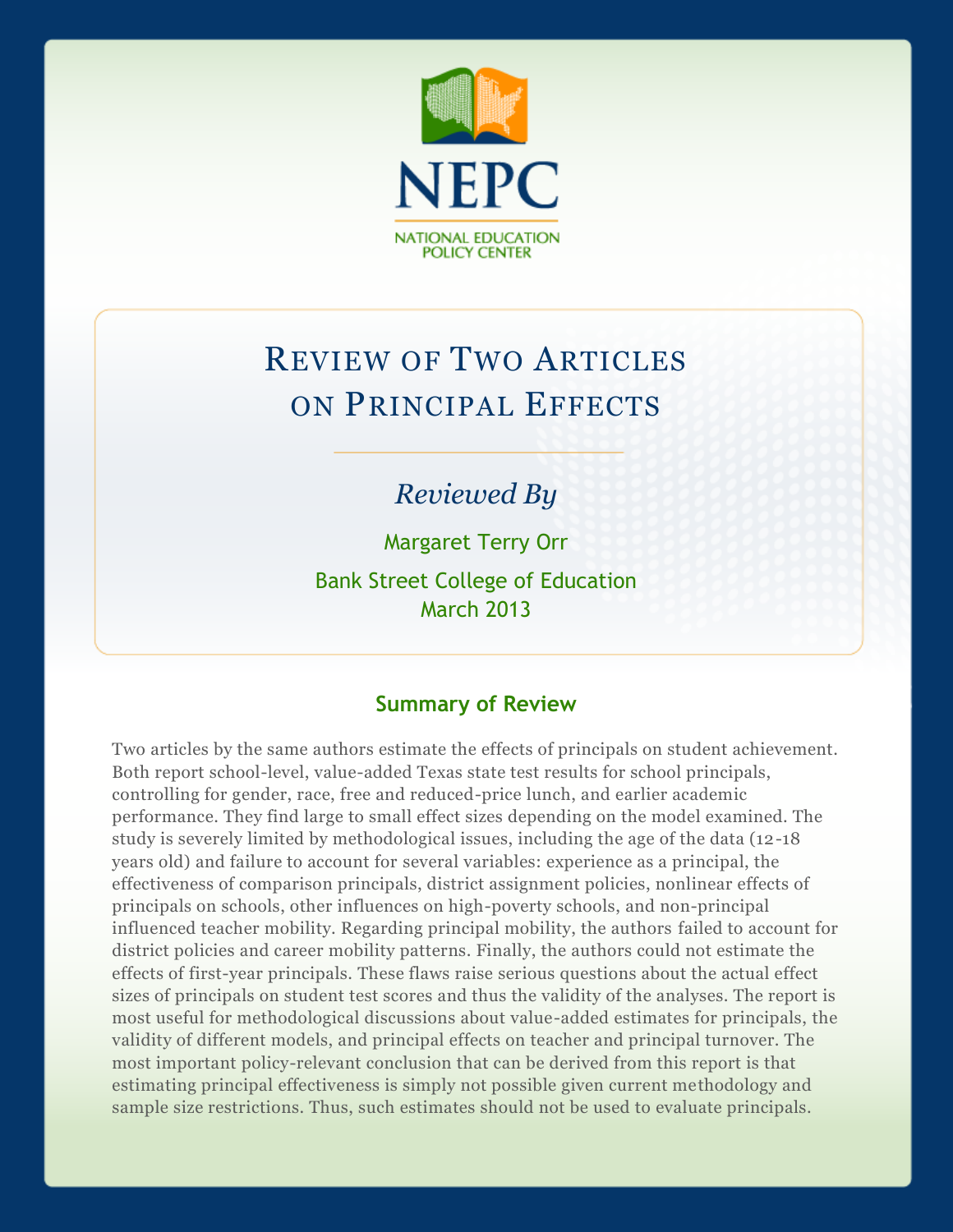**Kevin Welner**

*Project Director*

**William Mathis** *Managing Director*

## **Erik Gunn**

*Managing Editor*

## **National Education Policy Center**

**School of Education, University of Colorado Boulder, CO 80309-0249 Telephone: (802) 383-0058**

**Email: NEPC@colorado.edu http://nepc.colorado.edu**

**Publishing Director: Alex Molnar**



This is one of a series of Think Twice think tank reviews made possible in part by funding from the Great Lakes Center for Education Research and Practice. It is also available at http://greatlakescenter.org.

*This material is provided free of cost to NEPC's readers, who may make non-commercial use of the material as long as NEPC and its author(s) are credited as the source. For inquiries about commercial use, please contact NEPC at nepc@colorado.edu.*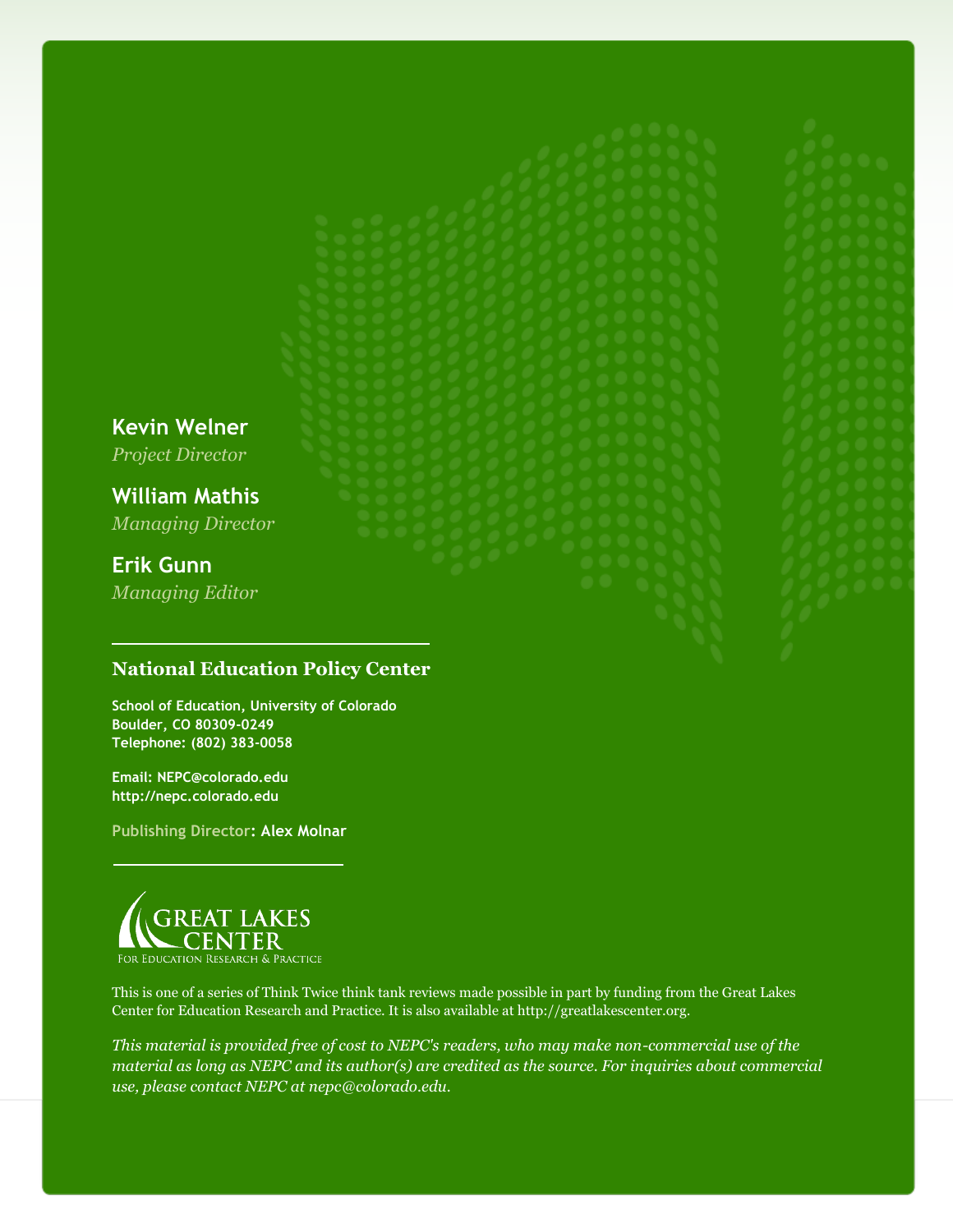## REVIEW OF *ESTIMATING THE EFFECT OF LEADERS ON PUBLIC SECTOR PRODUCTIVITY: THE CASE OF SCHOOL PRINCIPALS*  AND "SCHOOL LEADERS MATTER, " IN *EDUCATION NEXT*

*Margaret Terry Orr, Bank Street College of Education*

#### **I. Introduction**

*Estimating the effect of leaders on public sector productivity: The case of school principals*, by Gregory F. Branch, Eric A. Hanushek and Steven G. Rivkin, and published by the National Bureau of Economic Research in 2012, and a related, less technical 2013 article, "School Leaders Matter," by the same authors and published in *Education Next* (Branch et al., 2013), estimate how much high and low effective principals raise student achievement in a given year.<sup>1</sup> Both the report and the article estimate the effects that principals have on student test scores. They then attempt to show variations in principal effectiveness, controlling for students' race and ethnicity, gender, free and reduced-price lunch eligibility, special education participation, and English as a second language status and the school's previous test scores. Both also examine how teacher and principal turnover correlate to principal effectiveness classification and student achievement gains, particularly for high-poverty schools.

The report's and article's primary purpose was to measure the impact of school leaders by "separating their contributions from the many other factors that drive student achievement" (2013, p. 2). Both conclude that there is substantial variation in principal effectiveness: that, in comparison with other principals, highly effective principals produce higher annual student gains and have higher teacher turnover in grades where teachers are least effective. The reports find that least and most effective principals have more career transitions, raising principal labor market questions. The policy conclusion is to focus on the selection and retention of high quality principals as instrumental for improved student outcomes.

#### **II. Findings and Conclusions of the Reports**

The NBER report begins by situating its work within broader research on measuring public sector leadership quality. It reviews the importance of school leadership, the current state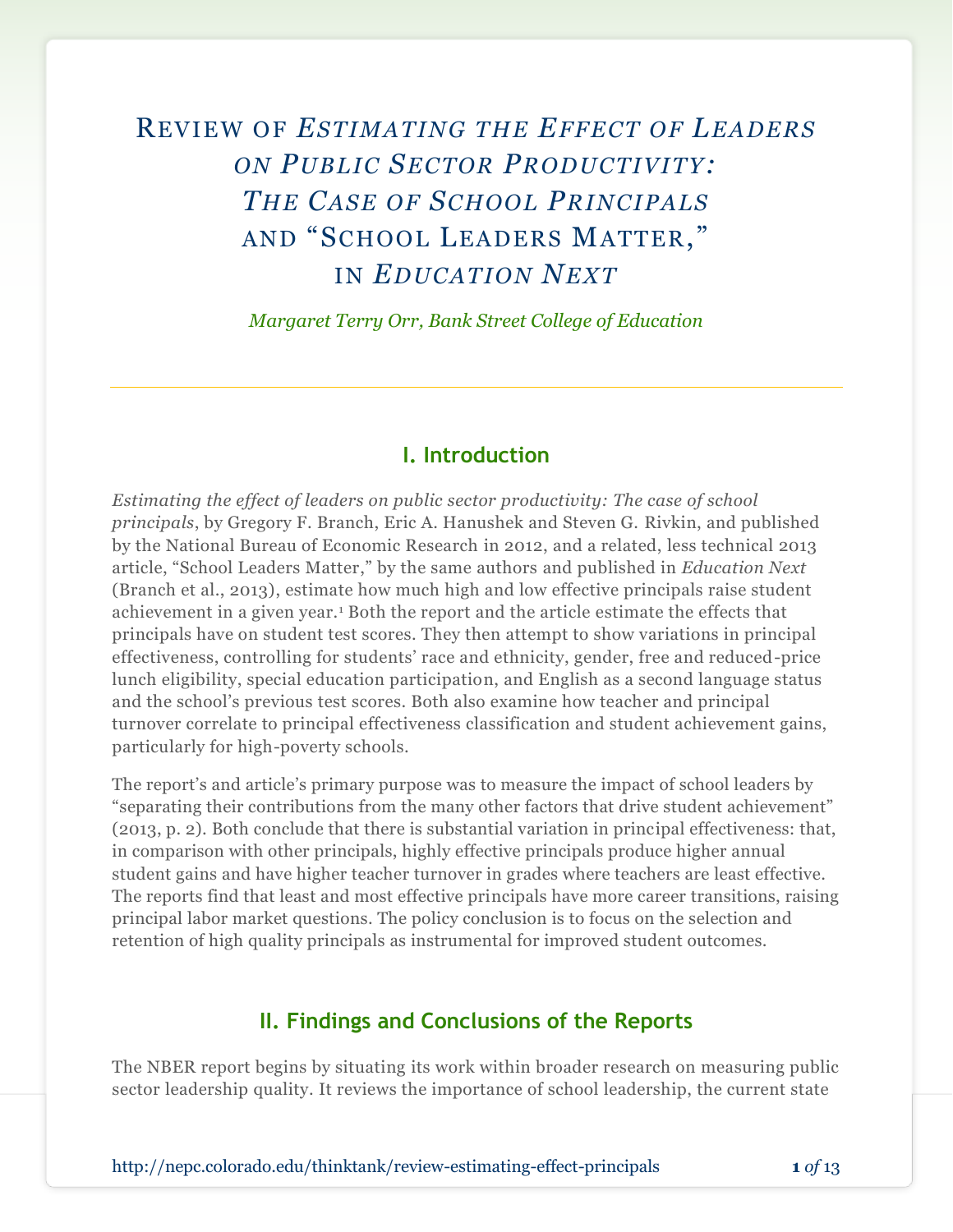of research on principal effectiveness, and considerations for separating the student achievement contributions of principal effectiveness from other factors. After describing its dataset, the report presents findings on principal transition patterns by job tenure, school poverty and achievement. Next it calculates estimates of principal effectiveness and looks at whether more effective principals were concentrated in one type of school (based on poverty) or, instead, equally distributed.

The researchers use three value-added models, all of which take into account school demographic characteristics. The first model restricts the sample to principals in their first three years at their current school and reports the standard deviation of principal effectiveness and the estimated variance within each principal effectiveness percentile and by share of students living in poverty. The report raises test measurement issues (such as the structure of the tests, test measurement error, construction of the test [the TAAS is focused on lower-level skills]), the distribution of skill proficiency among students and how these proficiency distributions may be related to school poverty levels. The researchers tested two alternative methods of addressing these issues in how prior achievement is specified and principal performance is weighted. These attempts to shrink the variance had little effect on the variance estimates for principal effectiveness. The authors also thought that reweighting the tests' score distribution—because the "greatest concentration of test scores at the lower end of the achievement distribution causes the larger variance in principal quality observed for high poverty schools"(p. 14)—was exacerbating unobserved influences for students in small cells.

The second value-added method added school fixed-effect estimates, restricting the comparison to other principals who lead the same school. It uses the full sample of principals and does not control for years at the school. The report shows the estimated standard deviation of principal value added by school poverty quartile with and without school fixed effects, yielding 0.11 and 0.22 s.d., respectively.

A third approach examines principal effects by evaluating "how the variance in achievement growth changes across student cohorts as new principals assume leadership in a school" (p. 16). It uses year-to-year squared differences in school average student gains for different principals and for principals in their first year in adjacent and nonadjacent years, with student controls. Further, the authors consider several assumptions about the relationship and the bias that would result when these assumptions are violated. Ultimately, the three models resulted in very different effect sizes ranging from 0.05 to 0.22 s.d.

The report then addresses the relationship between principal quality and teacher turnover generally and among teachers in lower-performing grades in particular. The final findings of the paper document principal moves from school to school, as well as from employment in different non-principal positions within schools and in the central office, and relates these to both school poverty levels and principal effectiveness levels. In short, this section provided a comparison of career pathways for principals leaving their position from various schools and performance experiences. The report concludes by restating the importance of a "systematic analysis of principals and their impact on student outcomes"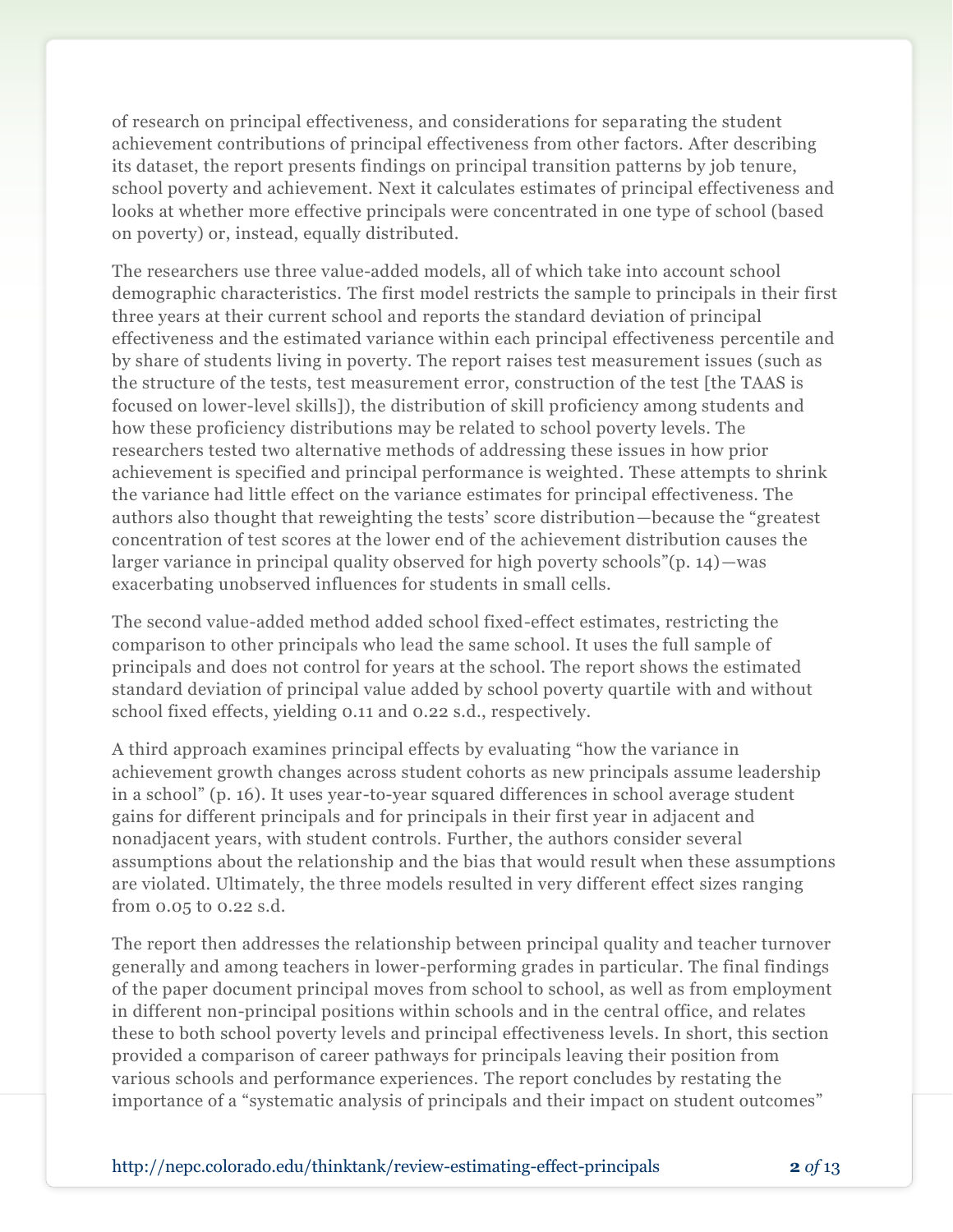(p. 27) and acknowledging the analytic challenges such as controlling for unobserved characteristics of schools through the use of peer effects, addressing test measurement issues, and including beginning principals in models using school fixed effects. It restates the report's key findings and returns to the larger context of understanding the variation of quality in public sector managers generally.

The non-technical article follows a similar organization, but excludes the larger public sector leader quality context, the statistical modeling behind each estimation method, and some of the bias considerations. While the technical report includes 10 tables and one figure on the various principal estimates, the non-technical article only includes a text table on methods and two figures illustrating the relationship between principal turnover, on the one hand, and student achievement, poverty, and principal quality, on the other. The central finding as summarized in the *Education Next* article is as follows: "Our results indicate that highly effective principals raise the achievement of a typical student in their schools by between two and seven months of learning in a single year; ineffective principals lower achievement by the same amount" (p. 1).

## **III. The Report's and Article's Rationale for Its Findings and Conclusions**

The research report and non-technical article define their purposes based on somewhat different rationales. The report focuses on the need to distinguish leadership quality as key to organizational success. The article, in contrast, cites federal policy and foundation investment in school leadership and its preparation as key to school success. Both the report and article stress how little rigorous research exists on principal contributions to growth in student achievement. While the article does not explain the conceptual basis for the study's research, the report explains that it is using Bertrand and Schoar's (2003) semi-parametric approach to estimate the variance in principal effectiveness.<sup>2</sup> Semiparametric analyses are often used when the relationships between variables are not linear. For example, the influence of a principal on student test scores may be small in the first year and grow systematically in a non-linear fashion through years five or six, then remain relatively constant over time. The report also draws on other recent research that similarly investigates how to model these estimates, and on some of the authors' prior work on teacher estimates.<sup>3</sup>

## **IV. The Report's Use of Research Literature**

While both the report and the article cite how little rigorous research exists on this topic, only the research report discusses related and contextual research. This includes 27 peerreviewed research articles, three non-peer reviewed articles, two book chapters and seven governmental, foundation and organizational reports and unpublished research papers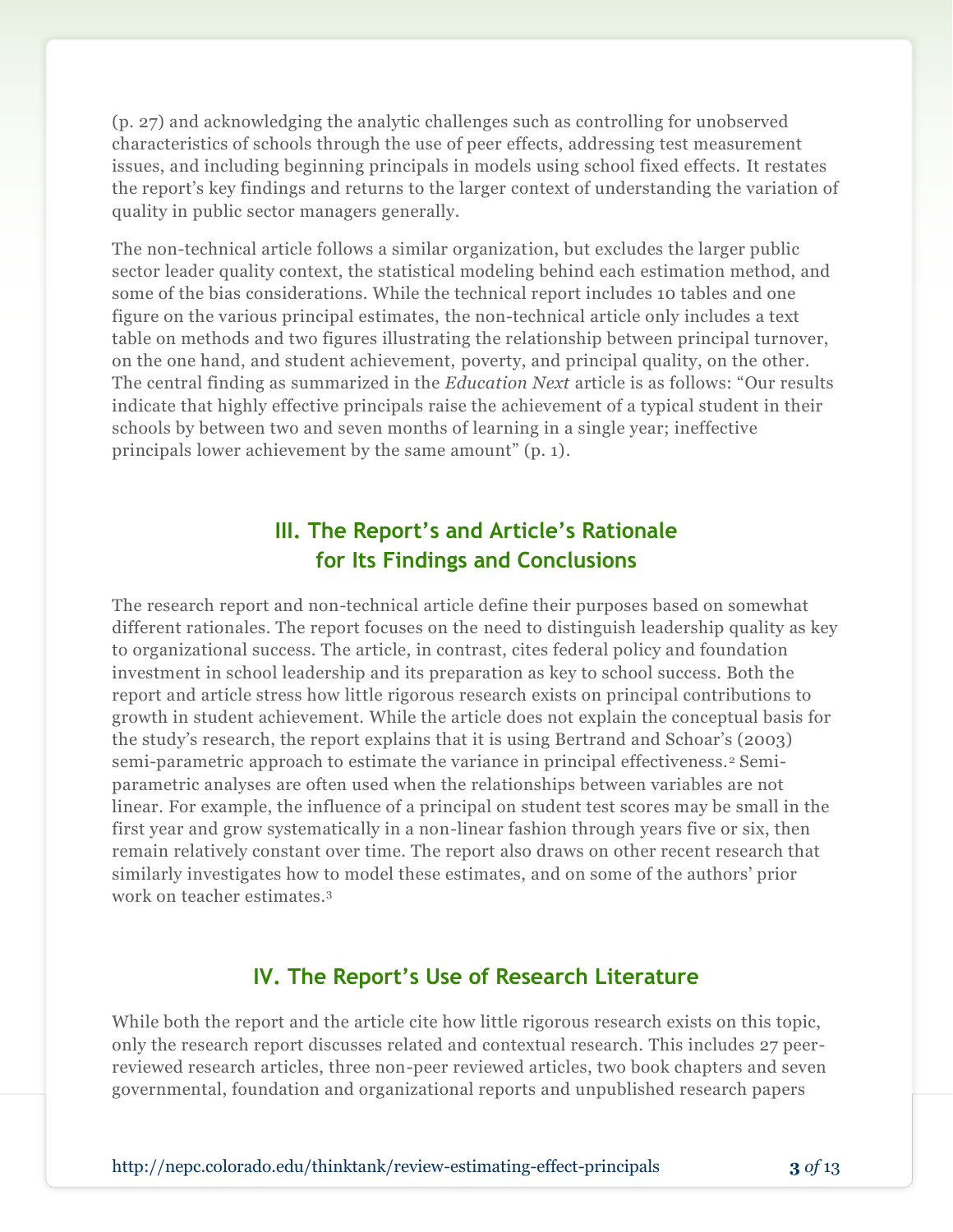(including two from the National Bureau of Economic Research). Only a small portion of the cited research is used to frame the study or guide the methodology, and most literature is referenced in footnotes.

The report's analysis of the research literature on principal effectiveness ignores a large body of research, claiming instead that "[m]ost prior analysis of principal effectiveness has been qualitative, though a small number of papers examine the determinants of principal effectiveness and any links to the labor market." (p. 5). Yet there has been significant large scale research that has combined survey and student achievement data in order to tease out the effects of specific principal practices on school and student outcomes. <sup>4</sup>

The analysis in this report only cites three earlier economic studies on the relationship of principal practices and student outcomes: Brewer (1993), Eberts and Stone (1988) and Cullen and Mazzeo (2008). The first two articles examined the relationships between principal characteristics and behaviors with student achievement while the third article was an unpublished manuscript that examined the relationships between principal salary

## *The report's analysis of the research literature on principal effectiveness ignores a large body of research.*

growth, employment transitions, and student achievement.<sup>5</sup> While conceptually and methodologically limited in comparison to other more recent, large-scale research, these three studies found that selected principal behaviors and characteristics are positively related to improvements in student achievement.

The principal transition and related career research is only discussed in a footnote and limited to two studies. <sup>6</sup> The report misses other important research, one using the same data source to investigate principal career patterns <sup>7</sup> and others addressing conceptual and methodological issues to be considered in estimating principal effects on student test scores.<sup>8</sup> At the time this report was released but before the article was published, several other value-added estimates of principal effectiveness studies were released or published. <sup>9</sup> These more recent reports included this report in their background and comparison of methods and findings, and yielded somewhat more modest estimates, particularly when trying to isolate principal effects from other factors.

## **V. Review of the Report's Methods**

The report is framed as a productivity study and applies a conventional management effectiveness approach to determine the productivity of school leaders. It uses student standardized test scores, rather than management outcomes of revenue or return on investment, as its performance measure. It modifies this model by applying a second approach to account for year-to-year fluctuations in achievement used by some of the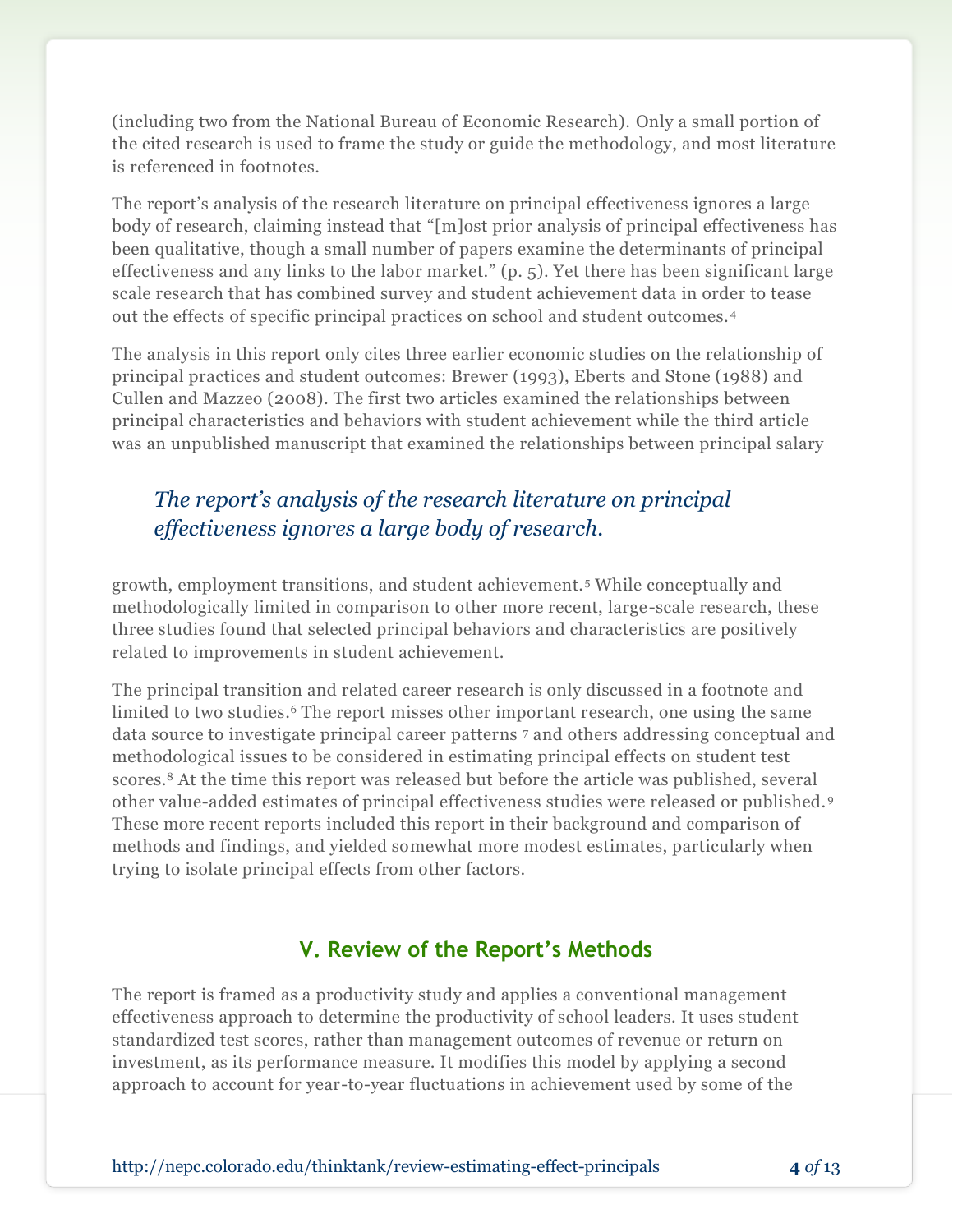report authors to assess teacher effectiveness, to generate lower-bound estimates of the variance based on year-to-year variation in school achievement and career transitions. <sup>10</sup>

The report acknowledges, in analyzing prior studies, that creating measures of principal effectiveness may not be meaningful if too few relevant student, school and district controls are considered. Factors included in the report's analyses are eligibility for free and reduced-price lunch, gender, race and ethnicity, special education participation, English language learners, and the proportion of students new to the school. It does not take into account differences by school level. Most other studies of principal effects are limited to either grades 4-8 or high school and thus do not conflate school levels .

The study's methodology is ambitious in its scope and size, covering a six-year period and including all principals in one state for whom data are available. The authors use a Texas public administration database for the years 1995 through 2001 for their analyses. The database combines different data sources on students, teachers and principals, including individual and school-based demographic information and student achievement data. The data set includes "7,420 unique principals that yield 28,147 annual observations [for each principal's year] of principals" (p. 7). The subset of these principals and observations used in the analyses below are unspecified, however, making their representation difficult to determine.

The study's methodology is limited, however, because it lacks information on the quality and completeness of the data set, how school populations change over the analysis periods, the effects of the age of the data set, and its choice of performance measure. The authors explain little about the quality or completeness of the data set, except to note in a footnote that an unspecified number of "special education and limited English proficient students are exempted from the tests" (p. 7) and that about "15 percent of students do not take the tests, either because of an exemption or because of repeated absences on testing days" (p. 7). Nowhere do the authors address how these absences and exemptions are independently distributed among schools, how they affect the analyses or how their year-to-year variations may independently influence the variance estimates. The authors did not account for the likelihood that these absences and exemption rates were greater in highpoverty schools, thus possibly contributing to the greater variance in principal effects.

In addition, schools' student cohort population characteristics are not consistent over time and across schools. The authors do not discuss what impact student transfers and attrition might have on estimates of school and principal effectiveness. The proportion and performance level of student transfer and attribution is also likely to be uneven across schools and districts, with the proportion leaving likely to increase with school poverty rates. The authors could have included the proportion of students in a school with valid test scores for two consecutive years in an attempt to control for these issues.

Limiting the study to data for the years 1995 through 2001 is puzzling for methodological and policy reasons. First, more recent data were available. Other researchers have drawn on the same data source to examine principal career patterns, and were able to include more recent years, up through 2007<sup>11</sup> and 2008 to examine the relationship among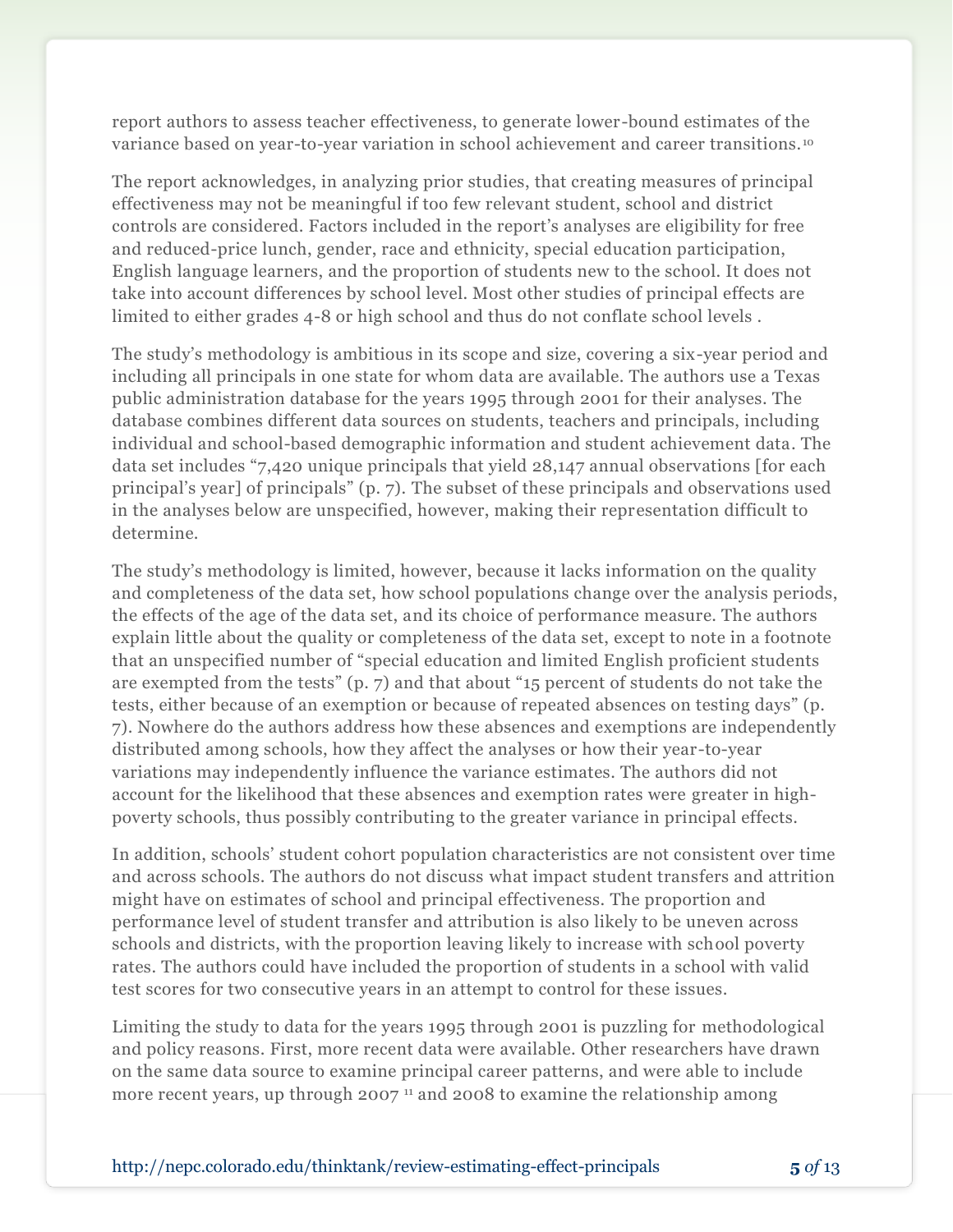principal preparation, principals, and teacher selection. <sup>12</sup> Second, other researchers have used newer state or district data sets, spanning 2004-2008. Third, the years covered by the data in this analysis precede federal, state and local assessment-based accountability policies, which may have an independent influence on the quality and completeness of the assessment data, principal assignment policies, principal career patterns, and teacher selection and retention practices. Specifically, the state and districts may have been far more lax about testing conditions, alignment of instruction to assessment outcomes, and

## *The report's terminology in differentiating principal effectiveness is sloppy, adding ambiguity to the analyses and discussion.*

principal and teacher selection, assignment and retention practices to improve student outcomes. Only in recent years as accountability pressures have increased with No Child Left Behind achievement goals and the human resource management aims of the federal Race to the Top and other grants, have districts begun to encourage schools and principals to align curriculum, instruction, school organization and human resource management practices in ways that would positively influence student achievement outcomes.

The report uses mathematics achievement as the performance measure, although reading achievement scores were also available. The report offers no explanation for selecting only mathematics and why these achievement data were not separately analyzed to validate the models. Other studies on principal effects used both reading and mathematics achievement scores, in part to test the relationships on separate performance outcomes.

In the value-added model without school fixed-effects, the authors focus only on newly hired principals in their first three years at a school. However, the authors do not appear to control for the prior experience as a principal in previous schools or for experience as an assistant principal in the same school or in other schools. This is critically important, given that more experienced principals tend to become employed in higher -performing schools; thus there is a non-random sorting of experienced, but newly hired, principals. The omission of such variables could certainly influence the results found in the study.

In the school fixed-effects model, the authors do not control for principal tenure for either the principal in question or the prior principal in the school. This is a serious flaw, since this model compares the effects of the current principal to the prior principal in the same school. Thus, for a particular school, the authors could be comparing the effects for a principal with no prior experience to a principal with ten years of experience. Other research from Texas suggests that newly hired principals at that time would systematically have had less experience than prior principals, particularly in high poverty districts.<sup>13</sup>

Finally, the report's terminology in differentiating principal effectiveness is sloppy, adding ambiguity to the analyses and discussion. The terms more or less "effective" principals and more or less "successful" principals, "highly rated" and "less highly rated" principals, "better" principals and others, and "principal quality" are used interchangeably throughout the report.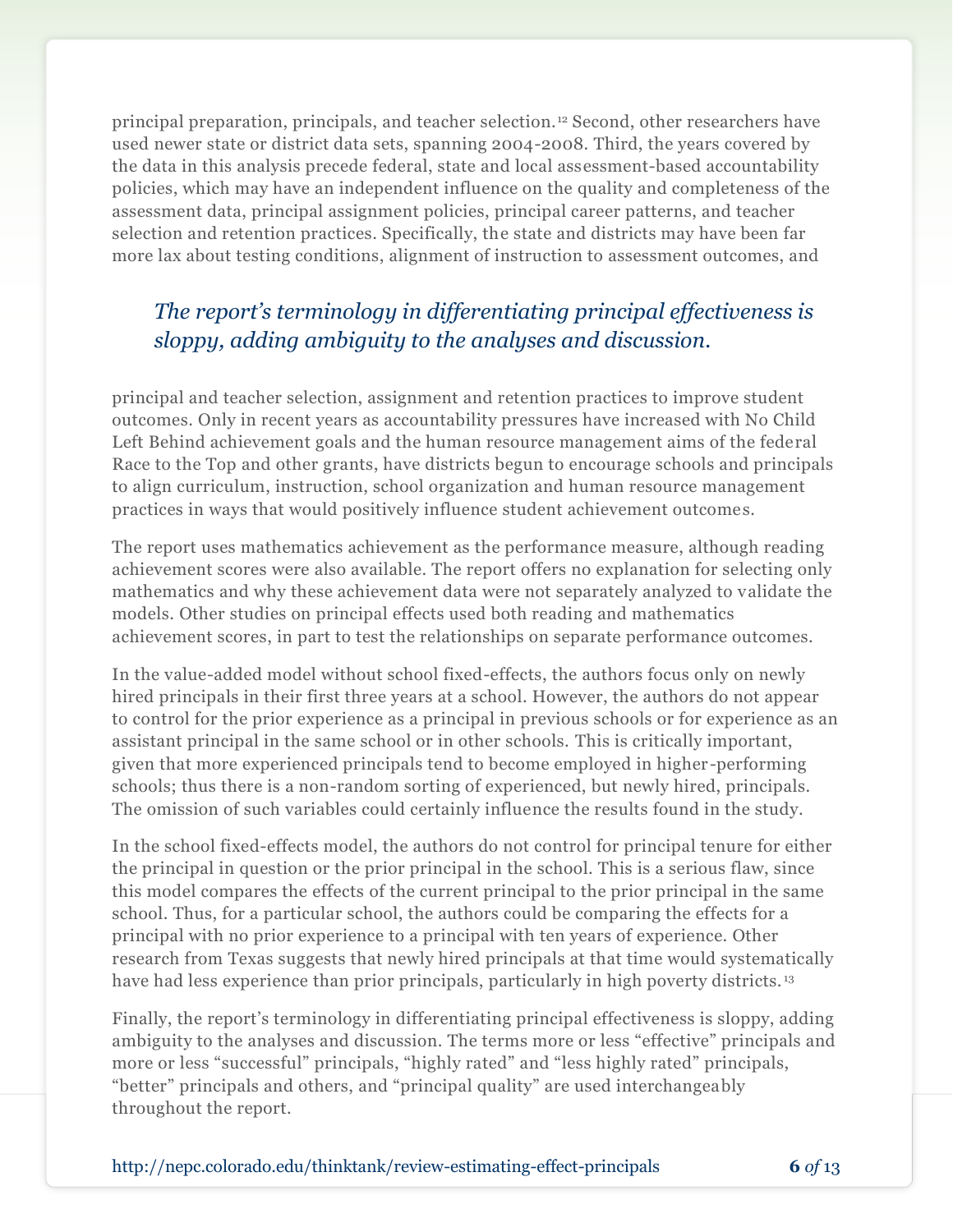## **VI. Review of the Validity of the Findings and Conclusions**

The report and article are among the first in a new wave of research that estimates the effects of principals on student achievement, building on and extending prior research on teacher effects and public sector leader effects. As such, the report's findings have already been cited in even more recent research and its methodology and findings are used by other authors for validation and comparison.

The report begins by estimating principal fixed effects in a student achievement model, while acknowledging that the quality of these estimates is dependent in part on how well the model can account for "potential confounding factors including test measurement error and issues surrounding test construction" (p. 9) and that "other unmeasured factors will be correlated with the principal in each school and with the principal's effectiveness" (p. 9). The authors rightly assert that principals' influence may increase over time, although not in a linear manner, as they learn more about school operations and environment, and that in the process principals affect teacher hiring and retention. Their principal fixed-effects model estimates the overall standard deviation of principal's effectiveness as 0.207, which they describe as "unbelievably large" (p. 10-11). The authors acknowledge that these estimates may be due to other unexplained factors, including the relationship between principal experience and school poverty rates and test measurement issues, but do not explain why their estimates were so large.

The authors analyze differences in the estimated variance in principal effectiveness against differences in their schools' poverty rates and show that variance increases with poverty rates. They acknowledge that this relationship is difficult to explain, suggesting that less effective principals are more likely to be in high-poverty schools, or that their influence may be more adverse in these schools. The authors tried several adjustments—a statistical shrinkage estimator and reweighting scores to account for or eliminate differences in the distribution of initial achievement among principals' schools— but found that the adjustments yielded larger variance estimates and thus bias. The authors chose not to use reweighted data, but without further insight into the influence of unexplained factors.

To reduce inflated estimates of the variance in principal quality, the authors tested an alternative approach that "focuses on how the variance in achievement growth changes across student cohorts as new principals assume leadership in a school" (p. 16). They evaluated the validity of three hypotheses while controlling for student demographics: the effect of a principal does not change over time; principals are assigned randomly to schools; and principal turnover is unrelated to other school changes that affect achievement gains. Narrowing the focus to the variance associated with a change in principal and including school fixed effects reduces the magnitude of the principal valueadded estimates to 0.11 s.d. Based on their model approaches, the authors concluded that "there is significant variation in principal effectiveness" (p. 20), this variation increases with school poverty rates, and that "the magnitude of the estimates falls substantially following the inclusion of school fixed effects" (p. 20) and when focusing on the change in principal. The report authors found differences in principal effects by school poverty rate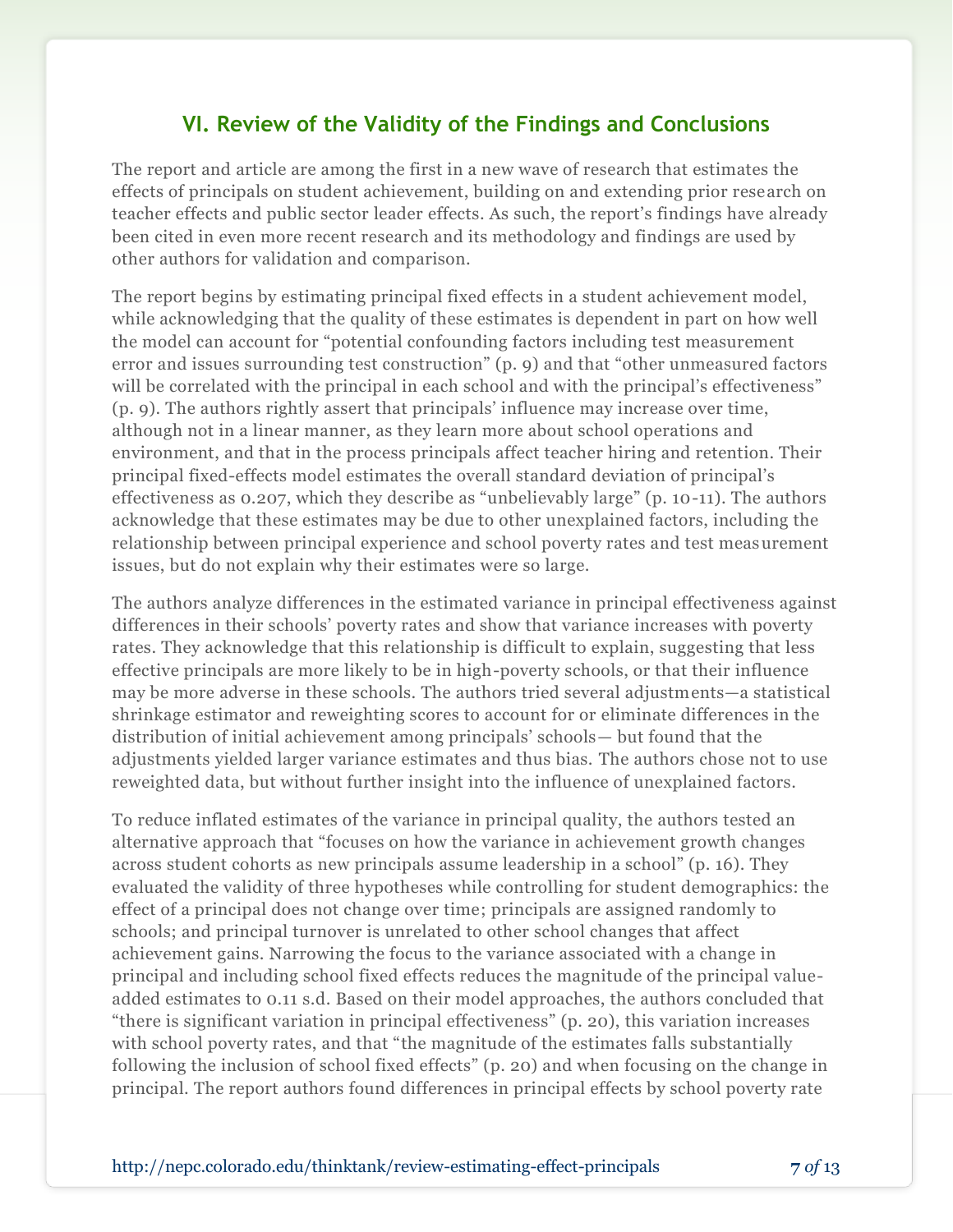that appear not to be biased by other changes or inflated by observed demographic factors and other unobserved factors. The different principal effectiveness coefficients increase by the schools' poverty quartile from 0.08 to 0.14 s.d. (lowest to highest poverty rate).

Like other studies, this report looks at within-school comparisons of principal performance in order to determine variability in principal effects. It does not consider how the effectiveness of prior principals biases the comparison for more recent principals. It also does not clarify how restricted its sample is: the study is limited to schools with two or

*The report does not take into account how districts actually assign principals to schools, the impact of school growth on the mobility of principals, and the influence of working conditions on principal transfer patterns.*

more principals during the study period and to principals with at least three years of school achievement data. This represents a notable sample bias when considering the applicability of findings to all principals. The authors do note that the reduction in sample size was so severe that analyses using only newly hired principals in their first three years of leadership was not a fruitful path to pursue, but do not report the numbers. Chiang, Lipscomb and Gill (2012) argue that principal value-added estimates can only be created for principals with a transition during the analysis period and that principals new to the role should be excluded, rendering such analyses inappropriate for principal evaluation purposes because estimates could only be calculated for a small subset of principals, as noted above. Grissom, Kalgorides, and Loeb (2012) argue that under such conditions, the ability of the prior principal greatly influences the estimate of the effectiveness of the principal under question. More specifically, a principal with a true effectiveness of X could be considered effective if following an ineffective principal, or could be considered ineffective if following an effective principal. Such reliance on the idiosyncratic nature of placement after a previous principal renders the entire analysis inaccurate and not useful for evaluative purposes.

While the report's third model helps with variance estimate problems, the report does not adequately address timeframe issues related to effects. Other studies point out that principal effects and school outcomes lag and do not occur simultaneously, since principal performance actions in one year are not experienced as school effects until subsequent years.<sup>14</sup> The report does point out, however, in a related analysis, that one direct influence principals have is over the quality of teachers hired or replaced. It will take several years for changes in teaching staff to yield positive (or negative) student achievement effects. As well, a principal's effect cannot be assumed to be immediate or constant over time, a problem that the report does not address. Moreover, other studies have found that principal effects decline when they change schools, suggesting the contribution of other unaccounted-for factors.15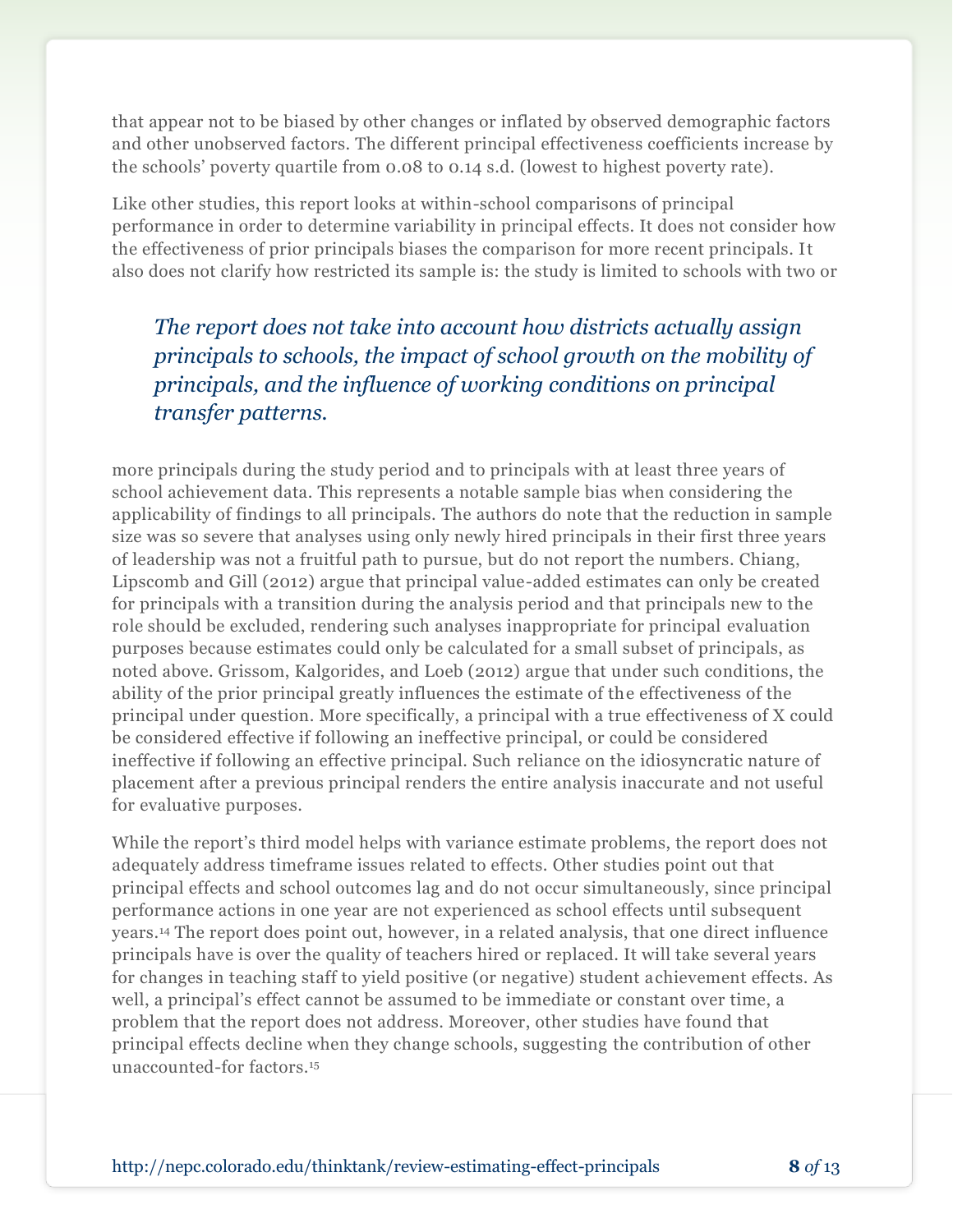Another study is far more cautious about the use of estimating principal effects (including the approach used in this report), concluding that "the inconsistencies and drawbacks of the measures lead to consideration of whether they should be used at all…The warning that comes from these analyses is that it is important to think carefully about what the measures are revealing about the specific contribution of the principal and to use the measures for what they are, not for as a clear indicator of principals' specific contributions".<sup>16</sup> Unlike other studies, this report, while providing evidence of meaningful variation between ways its authors measure principal effects, does not look at the relationship among measures or with non-test based measures, as other researchers have done.<sup>17</sup>

The report acknowledges, as found in other large-scale principal effectiveness research, that principals have only an indirect impact on student test scores and that such analyses do not provide information about the principal behaviors associated with test score increases, although the authors do investigate one potentially direct principal effect: changing the composition of the teaching force within a school. The results showed mixed relationships among school poverty rates, principal effectiveness and teacher career patterns, with some relationship for high poverty schools and schools with the least effective principals. The report does not take into account whether principals had hiring, retention and removal authority, whether this authority was a district responsibility, and whether principal authority over these decisions and practices was consistent throughout the study period. Such authority is likely to vary by district size and wealth and thus not be evenly distributed. In addition, the report authors were not able to identify more and less effective teachers, only whether teachers from grades with lower value-added scores were more likely to leave than were other teachers in the same schools.

The report also presents results to understand "the extent and character of principal turnover" (p. 7), and makes comparisons by school poverty and mathematics achievement. The authors find that 30% of principals leave their school each year, a rate 50% higher than the national average of 20% (although it should be noted that the authors compared rates at two different time periods—1995-2001, in Texas, when employment opportunities were robust, and for 2009, nationally, when economic conditions were tighter and there were fewer non-principal employment opportunities). Similarly, the report does not take into account school-district policies and relationships when comparing principal transitions based on principal effectiveness and school poverty rates. The report's interpretation that the high rate at which low-performing principals in high-poverty schools change schools is one-sided, by suggesting that districts just move these principals around, rather than screen them out. The report also does not take into account how districts actually assign principals to schools, the impact of school growth on the mobility of principals, and the influence of working conditions on principal transfer patterns.

Other research has found an unequal distribution of principals, with first-time principals often assigned to the most challenging schools. Principals generally prefer to work in schools with easier-to-serve students and more favorable working conditions. Consequently, there will be higher turnover in low-performing schools, based on school assignment preferences and the difficulty of being successful . <sup>18</sup> Other research, using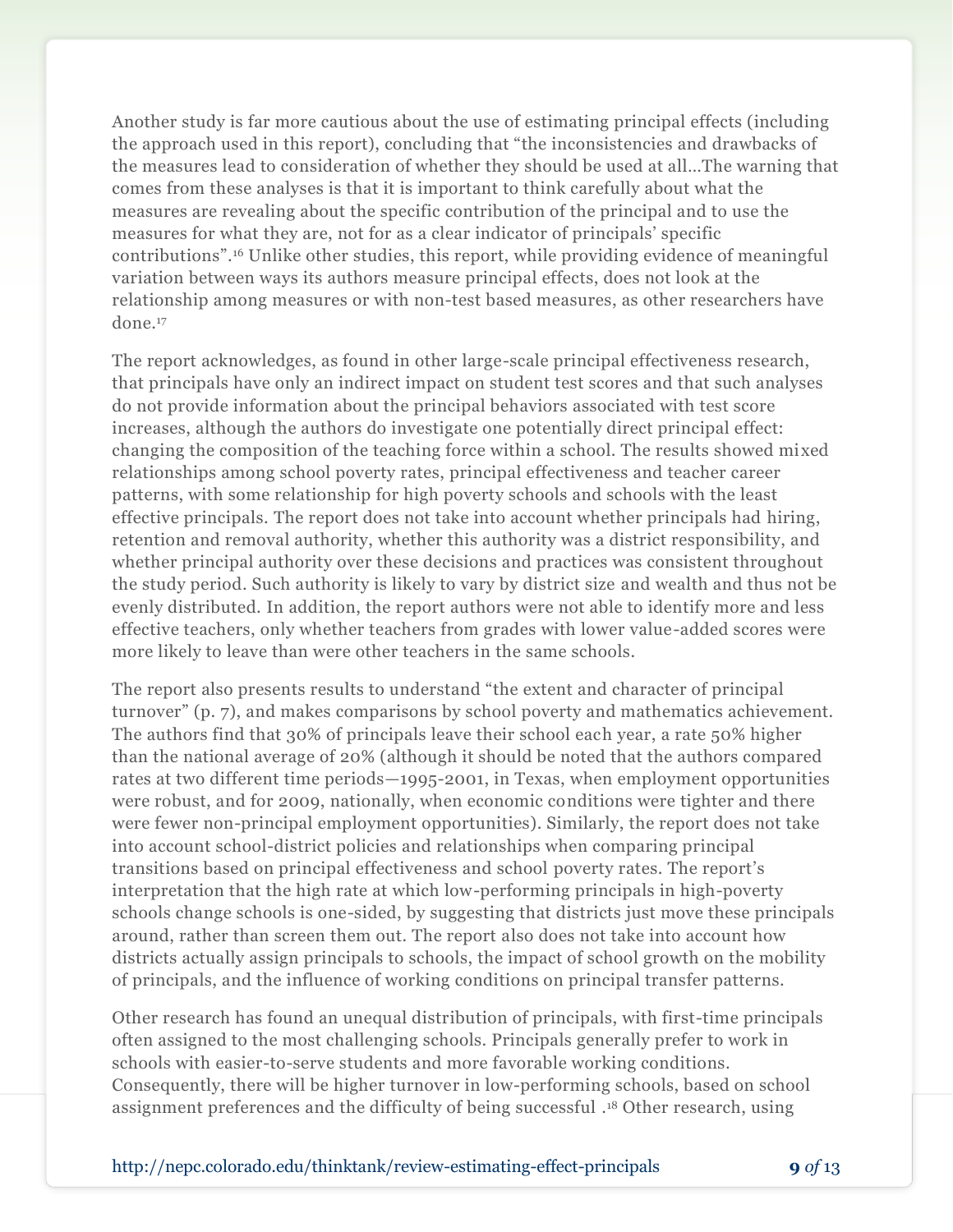another more recent state data set, identified several conceptual and methodological issues in investigating principal turnover and retention, related to choice (whether they can choose or are required to move based on district policy or fit), opportunity (which is not distributed equally within or among systems), role and place, that this report did not take into account. 19

## **VII. Usefulness of the Report for Guidance of Policy and Practice**

Taken as a whole, the report has limited utility to guide policy and practice. It serves as one of several recent efforts to develop value-added measures of principal effectiveness not conflated with school effectiveness measures and controlled sufficiently for unmeasured factors. The results confirm, as do other studies, that principals have a positive, independent influence achievement and that the size of this influence varies by school poverty rates. Methodological flaws, however, raise serious questions about the actual effect sizes principals might register on student test scores and thus the validity of such analyses.

The most important policy-relevant conclusion that can be derived from this report is that estimating principal effectiveness using student achievement data for performance evaluation decisions is simply not possible given current methodology and sample size restrictions. This conclusion is further confirmed by the other recently released studies of value-added indicators of principal effectiveness. All found that isolating principal effects requires controlling for school effects, which can only be done with principals who are new to the position who can be compared with prior principals of the same school (or vice versa), and having available test grade data. From other studies, this limitation makes value-added analyses applicable to less than half of all principals in the state. This has a profound effect on the multiple states that have adopted principal evaluation systems that include estimates of principal effectiveness relative to changes in student test scores.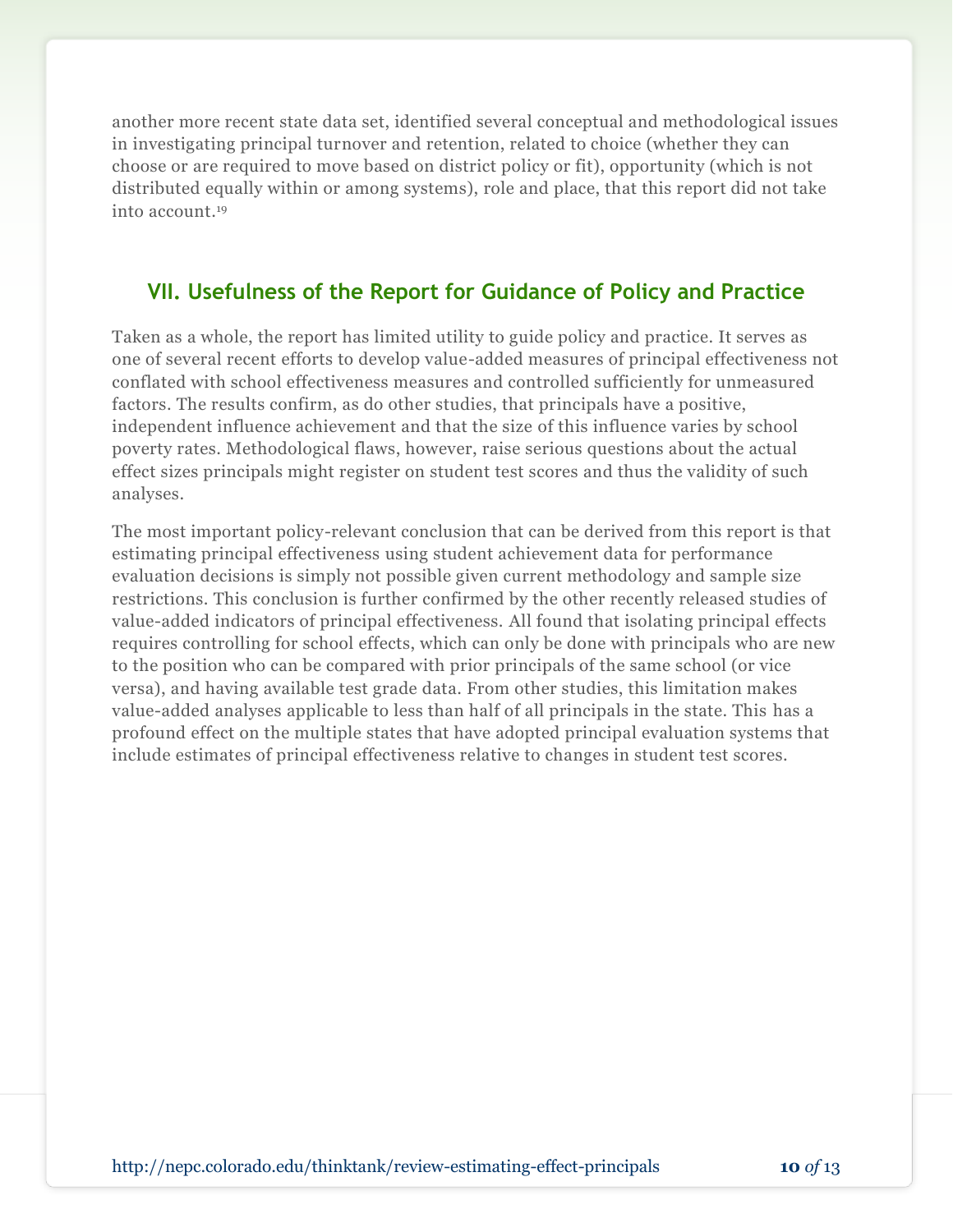#### **Notes and References**

1 Branch, G. F., Hanushek, E. A., & Rivkin, S. G. (2012). *Estimating the effect of leaders on public sector productivity: The case of school principals*. Cambridge, MA: National Bureau of Economic Research. Retrieved February 18, 2013, from [http://www.nber.org/papers/w17803;](http://www.nber.org/papers/w17803)

Branch, G. F., Hanushek, E. A., & Rivkin, S. G. (2013). School leaders matter. *Education Next, 13*(1), 63-69, Retrieved February 18, 2013, from<http://educationnext.org/school-leaders-matter/> .

2 Bertrand, M. & Schoar, A. (2003). Managing with style: The effect of managers on firm policies. *The Quarterly Journal of Economics, 118*(4), 1169-1208.

3Brewer, D. J. (1993). Principals and student outcomes: Evidence from U. S. high schools. Economics of Education Review, 12(4), 281-292;

Eberts, R. W., & Stone, J. A. (1988). Student achievement in public schools: Do principals make a difference? Economics of Education Review, 7(3), 291-299;

Rivkin, S. G., Hanushek, E. A., & Kain, J. F. (2005). Teachers, schools and academic achievement. *Econometrica, 73*(2), 417-458.

4Bryk, A. S., Sebring, P. B., Allensworth, E., Luppescu, S., & Easton, J. Q. (2010). *Organizing schools for improvement: Lessons from Chicago*. Chicago, Ill: University of Chicago Press;

Hallinger, P., & Heck, R. (1998). Exploring the principal's contributions to school effectiveness. *School Effectiveness and School Improvement, 9*(2), 157-191;

Leithwood, K., & Jantzi, D. (2008). Linking leadership to student learning: The contributions of leader efficacy. *Educational administration quarterly, 44*(4), 496-528;

Louis, K. S., Leithwood, K., Wahlstrom, K. L., & Anderson, S. E. (2010). *Investigating the links to improved student learning. Final report of research findings*. Minneapolis, MN: University of Minnesota;

Robinson, V. M. J., Lloyd, C. A., & Rowe, K. J. (2008). The impact of leadership on student outcomes: An analysis of the differential effects of leadership types. *Educational administration quarterly, 44*(5), 635-674.

5 Brewer, D. J. (1993). Principals and student outcomes: Evidence from U. S. high schools. *Economics of Education Review, 12*(4), 281-292;

Cullen, J. B., & Mazzeo, M. J. (2008). Implicit performance awards: an empirical analysis of the labor market for public school administrators. San Diego, CA: University of California;

Eberts, R. W., & Stone, J. A. (1988). Student achievement in public schools: Do principals make a difference? *Economics of Education Review, 7*(3), 291-299.

6 Battle, D. (2010). *Principal attribution and mobility: Results from the 2008-09 principal follow-up survey.* Washington, DC: National Center for Education Statistics;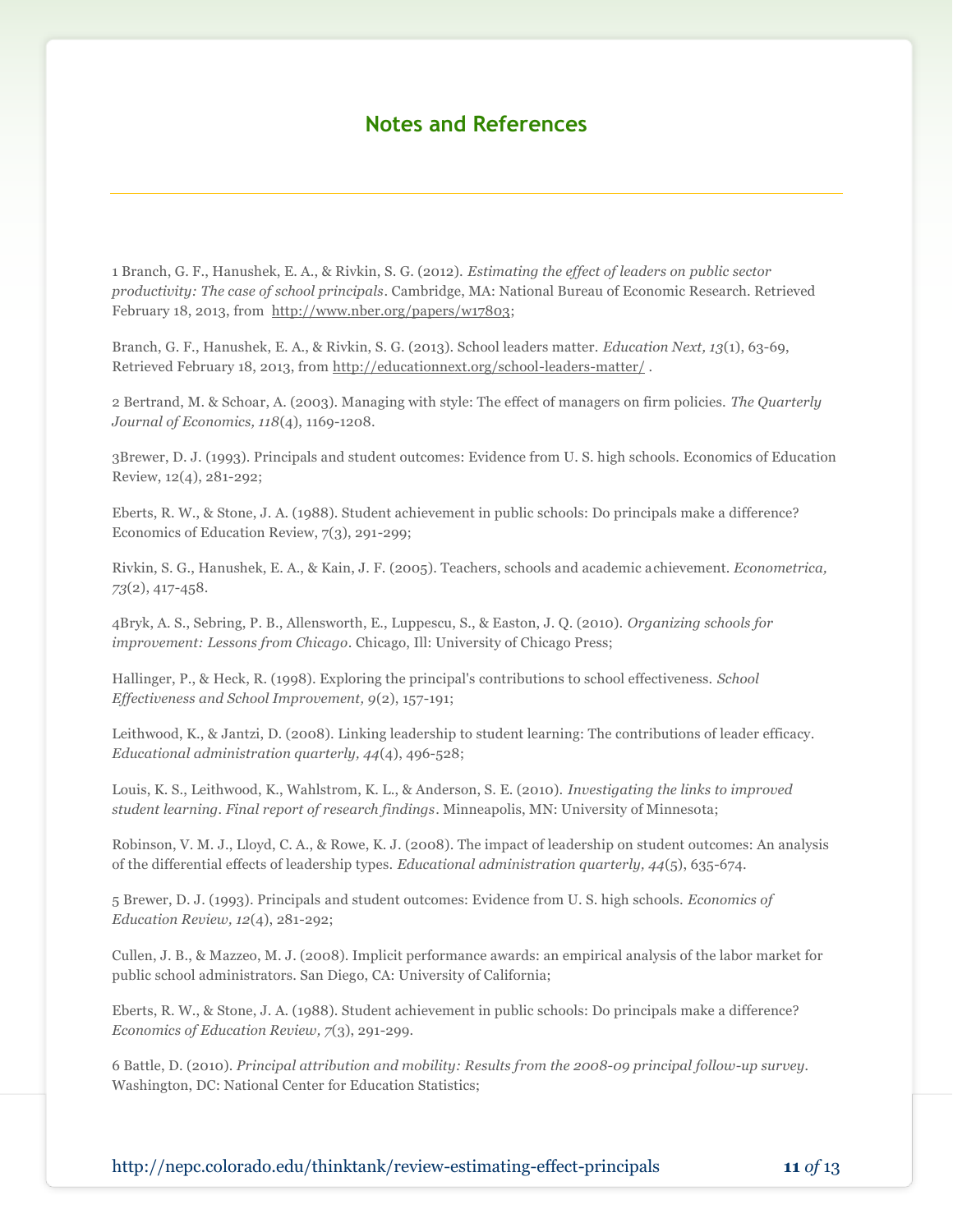Gates, S. M., Ringel, J. S., Santibanez, L., Guarino, C., Ghosh-Dastidar, B., & Brown, A. (2006). Mobility and turnover among school principals. *Journal of policy analysis and management, 25*(3), 289-302.

7 Fuller, E. J., & Young, M. D. (2008). The revolving door: Principal turnover in Texas. *Texas Study of Secondary Education, 17*(2), 14-18.

8 Cullen, J. B., & Mazzeo, M. J. (2008). Implicit performance awards: an empirical analysis of the labor market for public school administrators. San Diego, CA: University of California;

Farley-Ripple, E. N., Solano, P. L., & McDuffie, M. J. (2012). Conceptual and methodological issues in research on school administrator career behavior. *Educational Researcher, 41*(6), 220-229;

Loeb, S., Kalogrides, D., & Horng, E. L. (2010). Principal preferences and the uneven distribution of principals across schools. *Educational evaluation and policy analysis, 32*(2), 205-229.

9 Chiang, H., Lipscomb, S., & Gill, B. (2012). *Is school value-added indicative of principal quality?* Cambridge, MA.: Mathematica Policy Research;

Dhuey, E., & Smith, J. (2012). *How school principals influence student learning*. Toronto, CA: University of Toronto.

This study estimated school and principal value added on independent samples (different grades, years and students) for both math and reading student test scores, using all principals who were involved in a leadership transition between some pair of successive years during the analysis period (50% of all principals) and for whom there were comparison principals in their school network (where a large enough one exists and where there were at least 20 students with assessment test scores) (6% of all principals who had served in Pennsylvania schools during the analysis period and 12% of the principals who had a leadership transition). The authors found within-network principal effects ranging from 0.8 to 0.14 student-level standard deviations, but that school value-added is not an accurate predictor of principal value-added estimates (or vice versa). They concluded that "school-effectiveness measures cannot disentangle principals' contributions from unobserved, school-specific factors" (p. 25), including how principals are assigned to schools and the extent to which principals can "leave a lasting or widespread impact on their schools' contributions to student learning in the first few years of their tenure" (p. 25) and whether excluding principals who are new to their role would improve the relationships.

Grissom, J. A., Kalogrides, D., & Loeb, S. (2012). Using student test scores to measure principal performance. Nashville, TN: Vanderbilt University.

This study similarly tried to model principal effects on student learning, as distinct from other school effects, testing out a school effectiveness model, a relative within-school effectiveness model, and a school improvement model. Using state math and reading assessment scores for students in grades 3-8 from a very large urban school district, the authors created principal value-added measures for 523 principals. They also collected district evaluation scores for the principals, school climate results and attendance data as comparative non-test-based performance measures. They criticize the school effectiveness model, which yielded standard deviations of 0.09- 0.15 (with shrinkage), for only adjusting for student characteristics and not for factors outside the principals' control. Their relative within-school effectiveness model restricted analysis to only those principals who can be compared with other principals of the school during the study period, and yielded estimates ranging from 0.03- 0.08 s.d. The authors acknowledge that this method is problematic because it uses "comparison sets that can be tiny and, as a result, idiosyncratic" (p. 11) which is even more problematic when there are multiple principal turnovers in a study period, and because principal effectiveness is determined in part by the comparative quality of the prior principal's effectiveness. The school improvement model must be measured over multiple years of a principal's tenure (reducing the principal sample by one-third), which can aggregate measurement error and may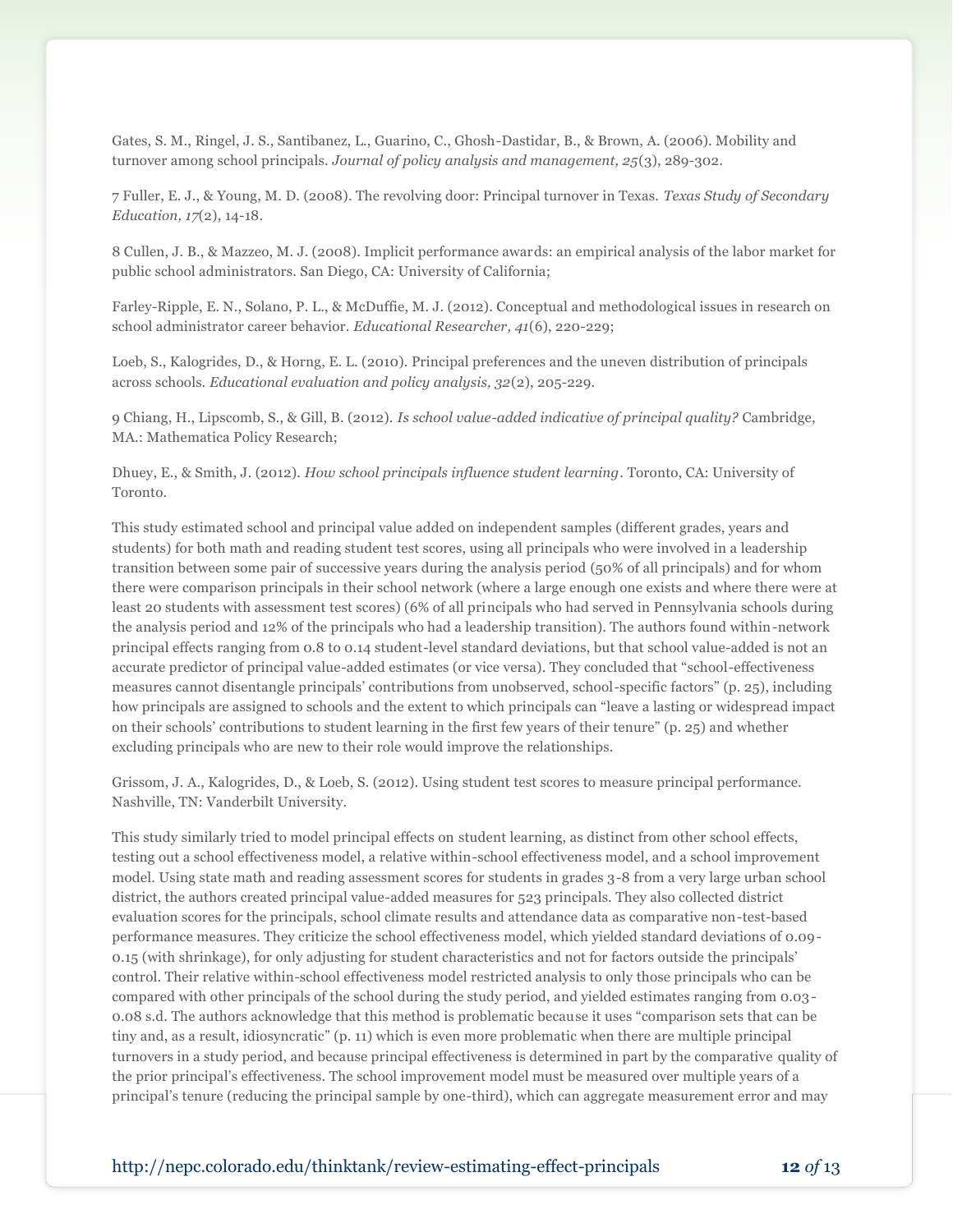still capture contributions made by prior principals. Their analysis used four years of data and yielded standard deviations of 0.02-0.04, which are poorly correlated with non-test-based measures.

10 Rivkin, S. G., Hanushek, E. A., & Kain, J. F. (2005). Teachers, schools and academic acheivement. *Econometrica, 73*(2), 417-458.

11 Fuller, E. J., & Young, M. D. (2008). The revolving door: Principal turnover in Texas. *Texas Study of Secondary Education, 17*(2), 14-18.

12 Fuller, E., Young, M. D., & Baker, B. D. (2011). Do principal preparation programs influence student achievement through the building of teacher-team qualifications by the principal? An exploratory analysis. *Educational Administration Quarterly, 47*(1), 173-216.

13 Fuller, E. & Young, M. D. (2009). *Tenure and retention of newly hired principals in Texas*. Manuscript. Austin, TX: University of Texas at Austin.

14 Grissom, J. A., Kalogrides, D., & Loeb, S. (2012). *Using student test scores to measure principal performance*. Nashville, TN: Vanderbilt University.

15 Cannon, S., Figlio, D., & Sass, T. (2012). *Principal quality and the persistence of school policies*. Evanston, Il: Northwestern University.

16 Grissom, J. A., Kalogrides, D., & Loeb, S. (2012*). Using student test scores to measure principal performance*, 32. Nashville, TN: Vanderbilt University.

17 Grissom, J. A., Kalogrides, D., & Loeb, S. (2012). *Using student test scores to measure principal performance*. Nashville, TN: Vanderbilt University.

18 Loeb, S., Kalogrides, D., & Horng, E. L. (2010). Principal preferences and the uneven distribution of principals across schools. *Educational evaluation and policy analysis, 32*(2), 205-229.

19 Farley-Ripple, E. N., Solano, P. L., & McDuffie, M. J. (2012). Conceptual and methodological issues in research on school administrator career behavior. *Educational Researcher, 41*(6), 220-229.